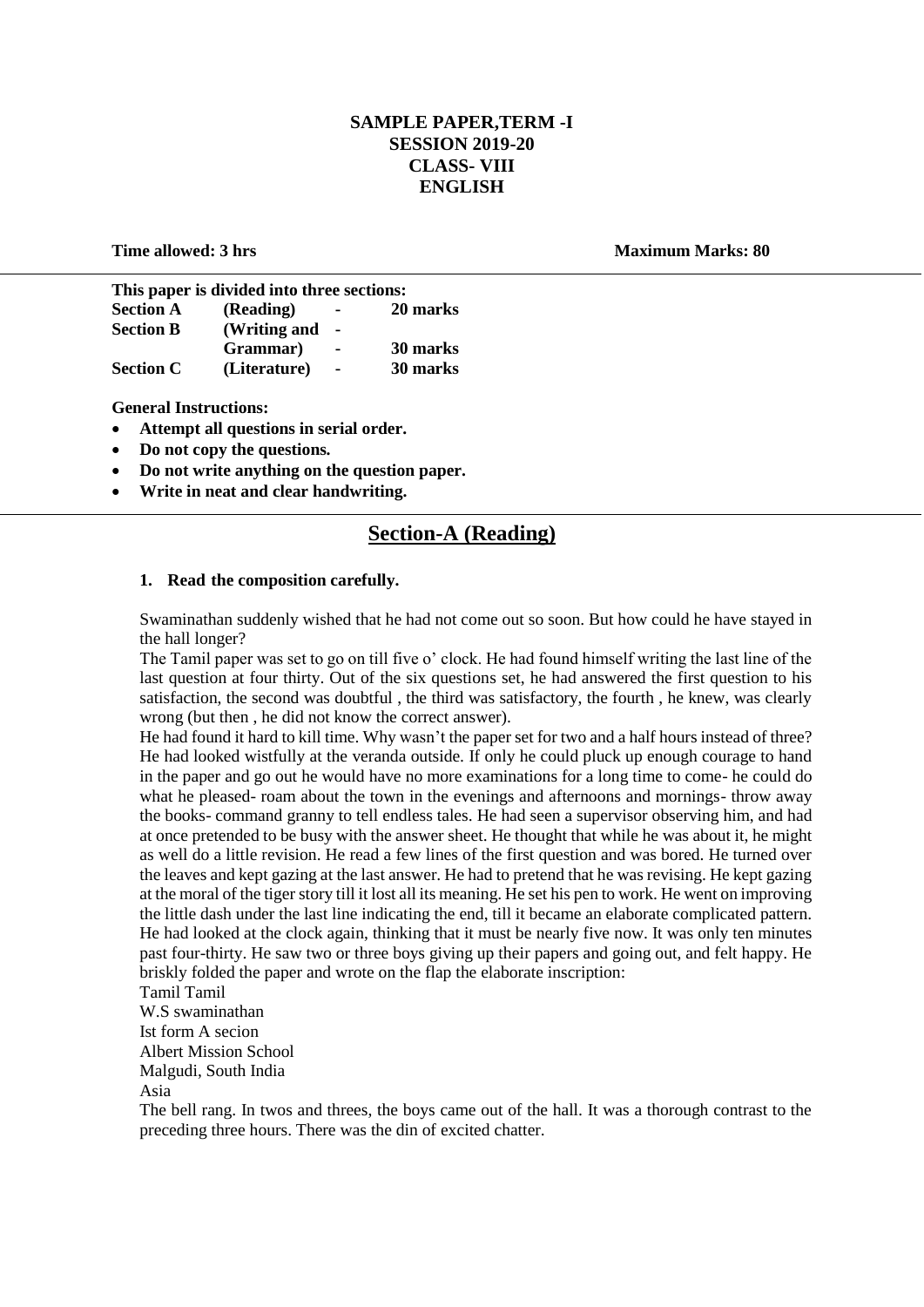| A. On the basis of the reading of the passage, complete the sentences briefly.<br>Swaminathan could not stay any longer in the examination hall because<br>(i) | $(0.5x4=2)$ |
|----------------------------------------------------------------------------------------------------------------------------------------------------------------|-------------|
| (ii) Two things that Swaminathan hoped to do after examination were:                                                                                           | and         |
| (iii) Swaminathan felt happy to see two or three boys giving their papers because                                                                              |             |
| <b>B.</b> Answer the following questions:                                                                                                                      |             |
| (i) Do you think Swaminathan was happy with his performance in the examination? Give reasons<br>in support of your answer.                                     | $\bf(1)$    |
| (ii) Why do you think the supervisor began observing Swaminathan?                                                                                              | $(1)$ .     |
| (iii) List two things that Swaminathan did to kill time.                                                                                                       | (1)         |
| (iv) How did the scene change at the end of the paper?                                                                                                         | $\bf(1)$    |
|                                                                                                                                                                |             |

| (v) Find words from the passage which mean the same: | $(0.5x2=1)$ |
|------------------------------------------------------|-------------|
| a. looking fixedly at something for a long time      |             |
| b. difficult                                         |             |
| (vi) Mention any two phrases used in the passage.    |             |

#### **(2) Read the passage given below and do as directed:**

In India, the invaluable importance of physical fitness has been emphasised right from the beginning by our ancient sages and learned scholars who were totally unequivocal in asserting the supreme necessity of physical fitness in human life and who themselves always remained physically and mentally fit . They always took extra pains to ensure that they remained physically fit under all circumstances. This explains that how they used to lead a normal active life even after crossing the age of hundred. We all must learn some lessons from our worthy ancestors who always remained fit . We too can follow their example if we lead a disciplined life like them and absolutely refrain from doing all such things that adversely affect our health.

There is no room for doubt about the fact that if a person is not fit, he is leading a meaningless life, unnecessarily inviting trouble for himself and can fall vicious prey to any disease at any time. So, we must all realise and accept the basic fact of life that if we really want to enjoy life we have no option but to keep ourselves fit in the long run. There is an age old dictum that "Health is wealth". I would go one step further and say that health is much more superior to wealth because if we have good health, we can earn wealth but by wealth alone, we cannot earn good health. This explains why Emerson had said that," The first wealth is health". Health and sound state of body are above all gold . In our daily life also, we can see so many cases where people have no dearth of wealth but still they can't enjoy it because of lack of physical fitness and are totally dependent on others for survival. We all must understand this basic indispensable fact of life. The earlier we realise it, the better it shall be for us for good.

Most of us in our daily life often tend to ignore the adverse impact which we impose on our body by neglecting our fitness which we think is secondary and wake up only when are either sick or suffer some infirmity. We should never forget that physical fitness is a must for each one of us . While we must do our job with sincerity, at the same time we should leave no stone unturned to ensure that we are fit. Eat a balanced diet, avoid things which are injurious to health, have a minimum of eight hours sound sleep and devote at least one hour to fitness doing some exercises in the morning or evening regularly.

### **A. Answer the following questions: (1.5x6=9)**

- **i.** In India, what has been emphasised since beginning?
- **ii.** How did the sages and scholars keep themselves physically fit?
- **iii.** Explain the age old dictum "Health is wealth".
- **iv.** In general, when do people realise the importance of health?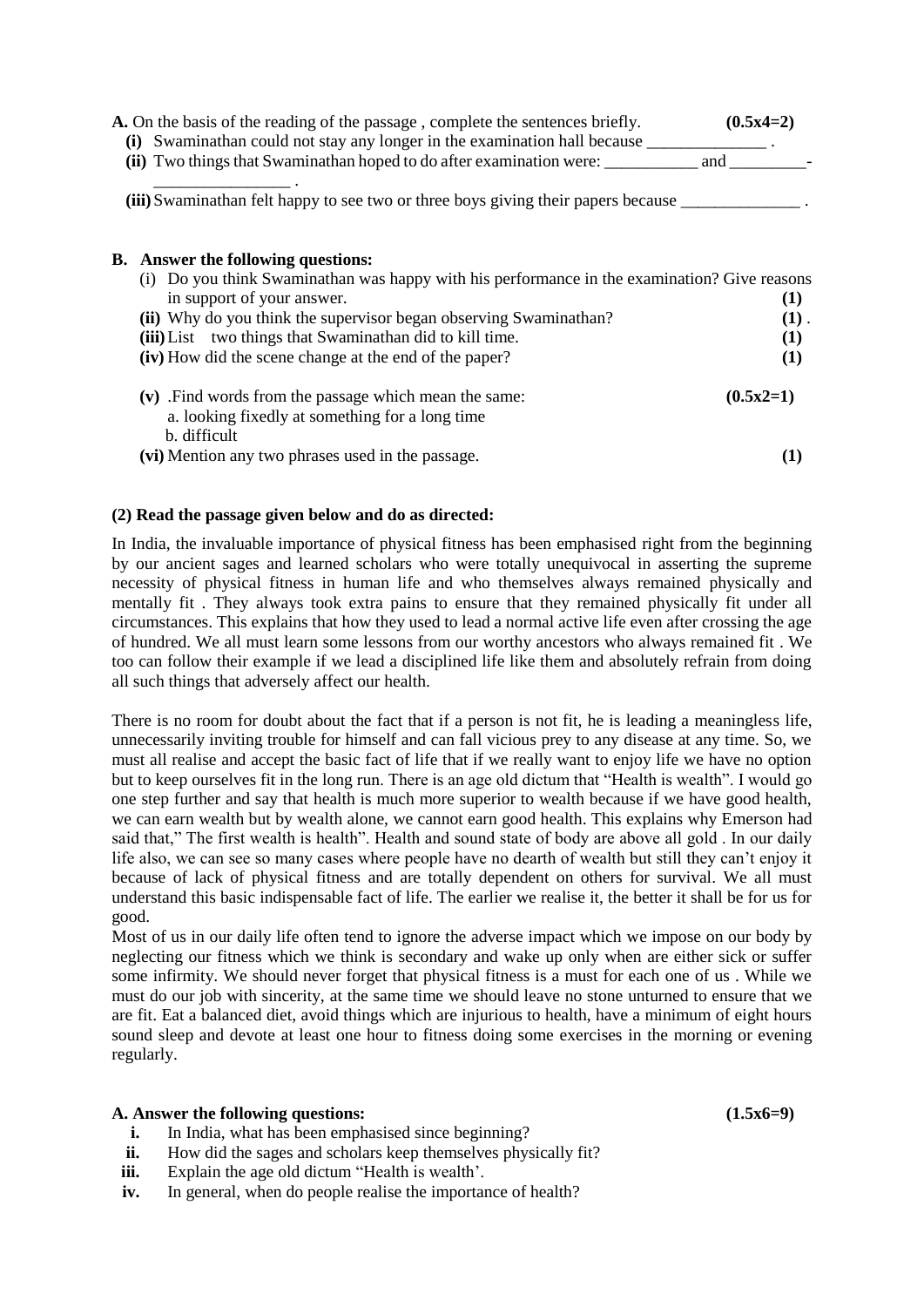- **v.** Give a Suitable heading to the paragraph.
- **vi.** What efforts should be made to keep oneself physically fit?

| <b>B</b> . Find words from the passage which mean the same: |                     |                                              | $(0.5x4=2)$ |
|-------------------------------------------------------------|---------------------|----------------------------------------------|-------------|
| (i)<br>(ii)                                                 | harmful<br>sickness | (iii) essential<br>(iv) abstain, avoid doing |             |
|                                                             |                     |                                              |             |

**C.** Find the antonyms of the given word from the passage:  $(0.5x2=1)$ 

**(i)** disordered **(ii)** favourable

# **Section- B ( Writing Skill and Grammar)**

**3. The cultural show, 'Natkhat Utsav' , by the Natya Kala Academy to be held in your school has been postponed till further notice. Write a notice to inform all the invitees of the change in programme. Sign yourself as Bijoy Nagar, secretary of Cultural Club, Manavsthali Public School, Gurgaon.**

**(5) 4. Corporal punishment in schools these days has almost been banned. No one likes it. But still it becomes necessary sometimes forcing the educators to resort to it leaving no other option to treat most difficult pupils. Write an article using the heading "Spare the rod, spoil the child", describing both sides of the coin.**

**5. Write a letter to the editor of a local newspaper regarding the pathetic condition of roads in your area and problems faced by the residents. You are a resident of 261/17 , Malviya Nagar, Delhi. (7)**

**(6)**

| 6. Rearrange the following words to form meaningful sentences.<br>(a). the/cried/dog/in/vain/all<br>(b) a/was/turbaned/fellow/passing/day/one/by/brook/the                                                                            | $(0.5x2=1)$ |
|---------------------------------------------------------------------------------------------------------------------------------------------------------------------------------------------------------------------------------------|-------------|
| 7. Join the following sentences using a Non-Finite verb.<br><b>a.</b> She was looking out of the window. She spilt milk on her dress<br><b>b.</b> The owner opened the door. He searched for all the articles missing.                | $(.5x2=1)$  |
| 8. Complete the passage with the correct form of the verb given in the brackets.                                                                                                                                                      | $(0.5X4=2)$ |
| I (a) (finally decide) to accept this job. I (b) (take) so much time to<br>make up my mind because I (c) ______________ (not happy) with the salary they were offering. They<br>(d) (now promise) to raise my salary early next year. |             |
| 9. Convert the voice of the following sentences:<br>a. Do not allow the crowd to shout.<br>b. Where are you keeping the baskets?                                                                                                      | $(1x2=2)$   |
| 10. Convert the following sentences as directed:<br>a. Sharmila is an intelligent girl. (Negative)<br><b>b</b> Strasti writes faster than all other girls in her classs (Negative)                                                    | $(1x2=2)$   |

b. Srasti writes faster than all other girls in her classs. (Negative)